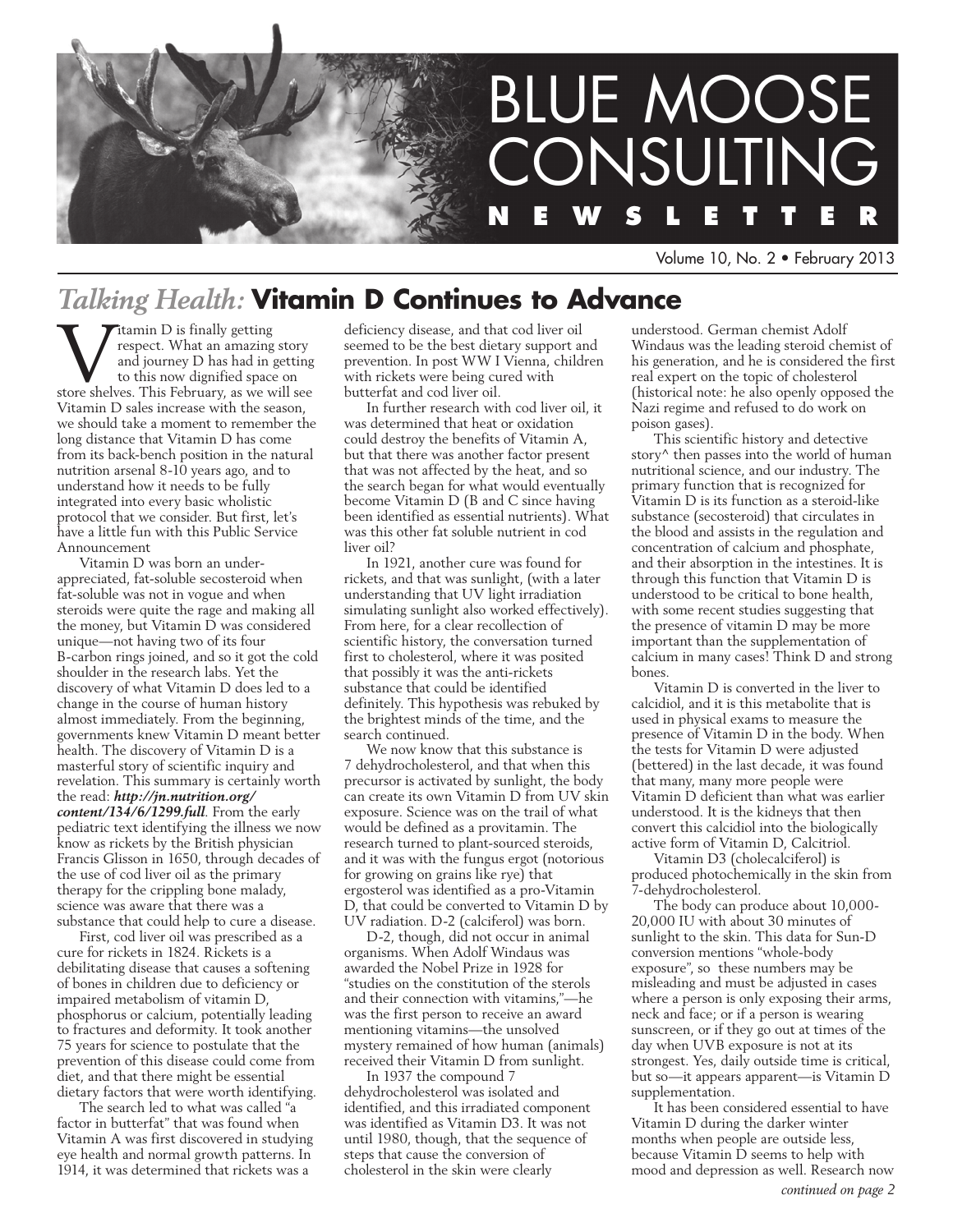#### **Vitamin D** *continued from page 1*

seems to indicate that Vitamin D is extremely important for immune system health, and that healthy levels of Vitamin D are considered beneficial as a preventative measure against the Influenza virus.\*\* It is recognized that children from 6 months to 5 years of age should be given Vitamin D supplements. Vitamin D is also recognized as being critical for the elderly. For infants, the tolerable upper limits are 1000 IU daily, though most people recommend lower dosages, as toxicity can develop quickly in these developing bodies. The conversation on the range of Vitamin D dosing has changed in the last 4 years and this is one indicator that has spurred vitamin D sales.

In healthy adults, a sustained dosage of 50,000 IUs daily can lead to toxicity within several months. The published studies on toxicity all involve dosages of 40,000 IU daily. The chalkboard scientific recommendations were always that since Vitamin D was a fat soluble nutrient, that it could cause a build-up in the liver that might cause a problem: and that is still the case. Overdoses can occur, although the common response is just to discontinue taking the D. The natural food industry, which has traditionally practiced much greater restraint than we have been given credit for, said for years that 400 IU a day was fine and that 1000 IU a day would be considered ample. For decades, our common wisdom would suggest not to take 2000 IU daily.

"After being commissioned by the Canadian and American governments, the Institute of Medicine (IOM) as of 30 November 2010, has increased the tolerable upper limit (UL) to 2500 IU per day for ages 1–3 years, 3000 IU per day for ages 4–8 years and, 4000 IU per day for ages 9–71+ years (including pregnant or lactating women)." Big stuff; a game changer.

So who is the customer now coming into your store looking for Vitamin D? In the winter, everyone should be taking some level of supplemental Vitamin D no matter how much of an outdoor enthusiast they are, or if they work outside. People who think their face and hands are the satellites that will draw in the D-converting rays they need are mistaken. While the indoor suntanner may be the exception, that person is also messing with a high probability of cancer. The optimum sun parameters are with a UV sun index greater than the number #3, providing the UV wavelength of the UVB type that are necessary for the skin to make provitamin D, occur mostly in this region in the Spring and Summer. During the rest of the year there should be concerns about getting enough sunlight to get enough D. Age of

skin and color of skin also play a role. If everyone should be taking Vitamin D, then should we not be making a concerted effort to make that statement clear and impressive?

Our industry moved along with Vitamin D being a sideshow for decades, and the Vitamin D source was labeled as "fish liver oils." While this sounds good on paper, the truth in labeling was less than precise. As the Vitamin D market started to explode, it became apparent that the high standards we were starting to create for our Omega-3 fish oils did not hold true for the D we had never really looked at under the magnifying glass.

As many people are selling cod liver oil today with products that are neither cod nor liver, so many companies unintentionally were selling Fish Liver Oil



that was not the liver, and was in some cases not even fish (sadly, there has been whale, or mammal, oil on the market misrepresented for years). Now, more than ever, we all have to know the source! My guess is that since you can create Vitamin D3 by irradiated cow's milk, then the same would be true for any left-over fish meal oil. The bigger concerns should of course be the freshness and purity of the base oil. (remember that rancid Vitamin A is ineffectual, but the precursor to Vitamin D can still be elicited from rancid oil!).

Again many of the better manufacturers in our industry have either confirmed sourcing of their fish liver oil, and even more companies have switched or started to provide their Vitamin D3 from a lanolin source. **Bluebonnet** was the first (and still only) nutraceutical manufacturer that I know who has changed all their (non fish oil capsule\*\*\*) Vitamin D3 to a lanolinbased Vitamin D. This means that Bluebonnet's Calcium products, their Multiples and their Antioxidant blends that have Vitamin D are products that offer a non-fish oil, lanolin-based, Vitamin D3 Cholecalciferol.

Bluebonnet offers Vitamin D in every range and form, which gives the consumer many options for compliance but which

also offers you the opportunity to have a full shelf of Vitamin Ds that are only sold in health food stores!

Lanolin, from the German words for wool and oil, is a yellow, waxy substance secreted by the sebaceous glands of woolbearing animals, such as domestic sheep breeds. The industry of lanolin production uses animals that are bred for their wool rather than for their meat, as the animals raised for wool provide a meat that is less desirable by meat-eaters. Lanolin is not wool fat but actually more of a wool wax. (lanolin has no glycerides, and is 97% long chain waxy esters). The wax serves great purpose to the sheep, primarily waterproofing for their coats. The lanolin is almost entirely removed when making textiles wools, yarns and felt. A large portion of the lanolin is removed by just

squeezing the sheep's harvested wool through rollers. The cholesterol that is obtained from the lanolin in cleaning the wool after shearing is then processed to make 7 dehydrocholesterol, which is then irradiated, cleaned and stored as a resin. Today's best D-3.

This is not a vegan-friendly product, though vegetarians have used lanolin for its excellent topical applications for centuries. The consensus is that these animals are not killed to make the lanolin, but rather they are raised for wool and lanolin—and the sheep must be in sunlight themselves, both for the quality of the wool and for the accumulation of the lanolin that helps them combat the elements,

and as a natural reaction to their days in the sun! Field sheep, catching some rays!

Lanolin is purified and there are standards in the pharmacopeia of the manufacturing countries for analysis to guarantee low levels of heavy metals and pesticides: so lanolin has higher standards right now than the mainstream, commercial-channel fish oil manufacturing industry has. Lanolin-based Vitamin D3 cholecalciferol is always a very wise choice for the retail store because most of the mass-market Vitamin D is currently both fish oil (fish liver oil?) and of questionable quality. Since the market does not demand it, and I know a bit about the manufacturing end, I can tell you that much commercial Vitamin D3 from fish oil is both rancid and not meeting levels we would want for environmental contaminants. D bought outside a health food store may be bad news.

Lanolin: no kill in the manufacture; purified and standardized raw material; chemically identical to what the human body needs for optimal health.

**Nordic Naturals**® is now expanding their selection of Vitamin D products in recognition of the important value that D has for human health. This month, they

*continued on page 6*

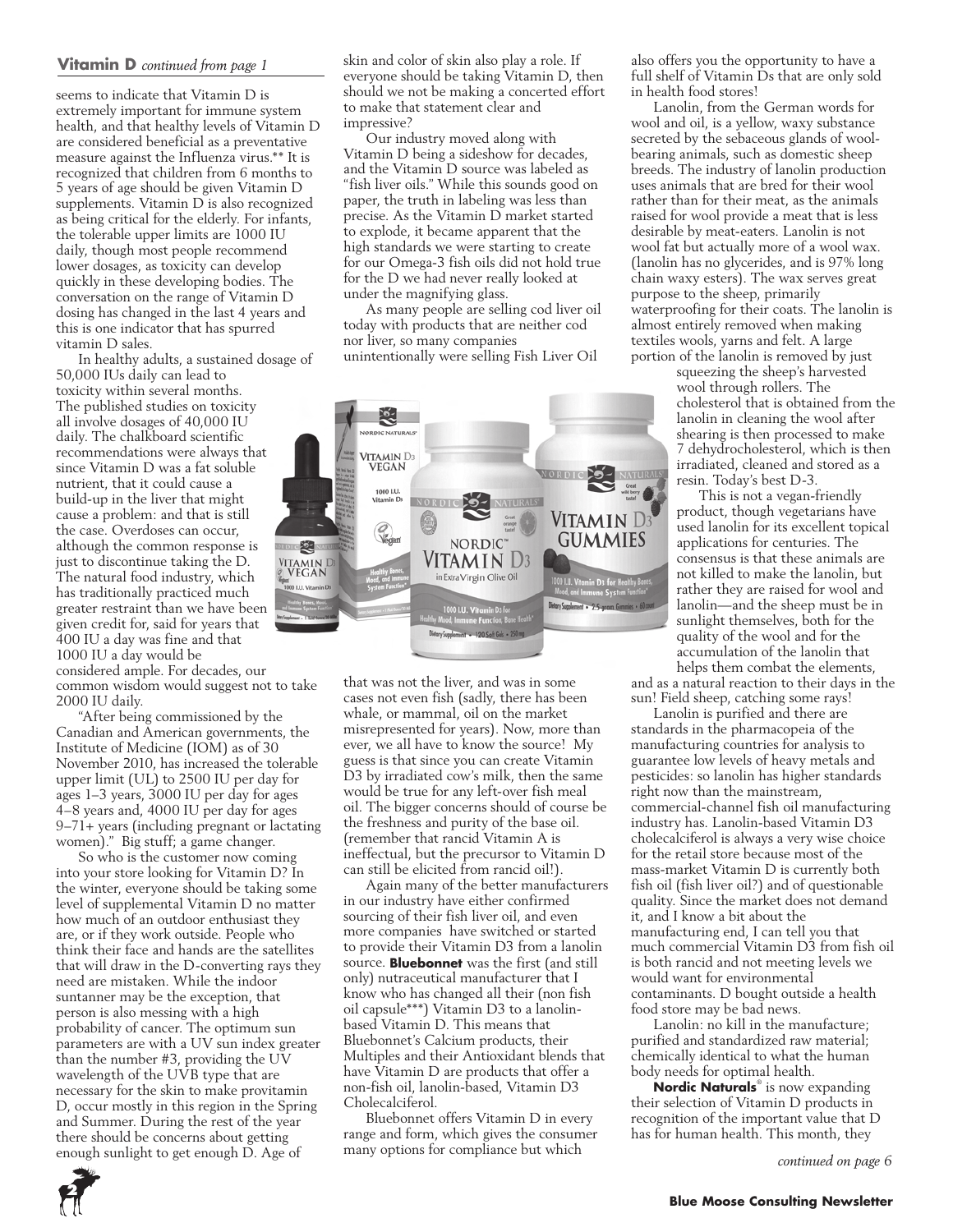

## **FEBRUARY ALLERGY SEASON SUPPORT 25% Off products listed**

with minimum 3 ea product ordered.\*

• Echinacea liquid extract • Echinacea Glycerite

• Eyebright liquid extract • Goldenseal liquid extract

• Reishi liquid extract • Pollen Defense™

*Pollen Defense*™: Eyebright flowering herb, Goldenseal rhizome & roots, Horseradish root, Nettle seed, Yarrow flower

*Echinacea's 2nd Season is the perfect complement to the industry best-seller, Pollen Defense™* (formerly known as Eyebright-Nettle Compound) ~~~~~~~~

### **NEW PRODUCTS ARE CAUSING EXCITEMENT**

~Joint & Muscle Warming Rub 1 fl oz for external use only formerly "Liquid Lightening". topical use: St Johnswort, Arnica flowers, Wormwood, Horse chestnut, Rue, Yarrow, Cayenne

#### ~ Herbal Capsules

Asian Ginseng Panax ginseng whole dried root broad-spectrum herbal extract 450 mg 60 vegetarian capsules **Ginkgo Bacopa blend** 60 vegetarian capsules 310 mg each of Gingko + Bacopa broad-spectrum herbal extract

*America's #1 selling Liquid Herbal Extracts*

Not represented by BMC in NJ Not represented by BMC in NJ, SC



# HERBAL HEALTHCARE *The Liver performs over 500 functions educate beyond liver detox*

**LiverCare**® the best product for overall liver support • holistically formulated to work on the entire organ • cross-merchandise in the protein section, the body-building section, and more *Work with your BMC rep to make LiverCare®*

*your best-selling herbal in 2013* ~~~~~~~~~~~~~~~~~

### **February Promotion 15% OFF Wholesale**

minimum 3 units each SKU ordered, through 02.28.12 **Products for Blood Sugar & Weight Management** GlucoCare® - for Blood Glucose Health 90, 180 Vcaps Guggul - Cardiac support 60 veg caps Gymnema - Sugar destroyer 60 caplets

#### $\sim$   $\sim$   $\sim$ **Botanique by Himalaya Personal Care**

Pure Hair Care • Hydrating Shampoo • Rejuvenating Shampoo • Volumizing Shampoo • Amla & Holy Basil Conditioner

~~~~~~~~~~~~~~~~~~ **Special Deal – 20% OFF** minimum 3 of each SKU ordered Bitter Melon - Glycemic support 60 caplets

~~~~~~~~~~~~~~~~~~ *Product notes:* (non-sales news) Neem & HemoCare® are back in stock in perfect time for stocking up the Cleansing section for Spring! Not represented by BMC in SC



**Shake up Power Protein Sales ALL February**<br>For every \$100 worth of sports nutrition or protein powdered products on orders placed until<br>Feb. 28, you'll get (1) 20 oz shaker cup with mesh insert (imprinted with Bluebonnet logos) FREE! \*\* **FAX Order to: 281-240-3535.** Items connected to the Shaker cup Promo:

- 1500 Super Earth® Phytonutrient Soy Protein
- Powder (Natural French Vanilla) 1.1 lbs 1504 Super Earth® Phytonutrient Soy Protein Powder (Natural Chocolate Truffle) 1.1 lbs
- 1550/1551 Whey of Life® Protein Powder (Natural Vanilla) Reduced Sugar! 1.1 lb/2.2 lbs 1607 100% Natural Dual Action Protein Powder (Natural French Vanilla) 8 PACK
- 1553 Whey of Life® Protein Powder (Natural
- Vanilla) Reduced Sugar! 8 PACK 1555/1556 Whey of Life® Protein Powder (Natural Chocolate) Reduced Sugar! 1.1 lb/2.2 lbs 1558 Whey of Life® Protein Powder (Natural Chocolate) Reduced Sugar! 8 PACK
- 1560/1561 100% Natural Whey Protein Isolate
- Powder (Natural Original) 1.1 lb/2.2 lbs 1563 100% Natural Whey Protein Isolate Powder
- (Natural Original) 8 PACK 1564/1565 100% Natural Whey Protein Isolate Powder (Natural French Vanilla) 1 lb/ 2lbs
- 1567 100% Natural Whey Protein Isolate Powder (Natural French Vanilla) 8 PACK 1568/1569 100% Natural Whey Protein Isolate
- Powder (Natural Chocolate) 1 lb / 2 lbs
- 1571 100% Natural Whey Protein Isolate Powder (Natural Chocolate) 8 PACK 1572/1573 100% Natural Whey Protein Isolate
- Powder (Natural Strawberry) 1 lb/ 2 lbs 1575 100% Natural Whey Protein Isolate Powder
- (Natural Strawberry) 8 PACK 1576/1577 100% Natural Whey Protein Isolate Powder (Natural Mixed Berry) 1 lb/ 2 lbs
- 1579 100% Natural Whey Protein Isolate Powder (Natural Mixed Berry) 8 PACK 1600/1601 100% Natural Dual Action Protein
- Powder (Natural Original) 1.05 lb /2.1 lbs
- 1603 100% Natural Dual Action Protein Powder (Natural Original) 8 PACK 1604/1605 100% Natural Dual Action Protein
- Powder (Natural French Vanilla) 1.05 lb/2.1 lbs
- 1608/1609 100% Natural Dual Action Protein
- Powder (Natural Chocolate) 1.05 lb/2.1 lbs 1611 100% Natural Dual Action Protein Powder (Natural Chocolate) 8 PACK
- 1612/1613 100% Natural Dual Action Protein Powder (Natural Strawberry) 1.05 lb/ 2.1 lbs
- 1615 100% Natural Dual Action Protein Powder
- (Natural Strawberry) 8 PACK 1800 Extreme Edge® PRE WORKOUT Powder (Vigorous Grape) .66 lb
- 1801 Extreme Edge® PRE WORKOUT Powder (Savage Lemon) .66 lb
- 1803 Extreme Edge® CARBO LOAD Powder (Tenacious Orange) 2.5 lbs 1806 Extreme Edge® CARBO LOAD Powder (Bustin'
- Berry) 2.5 lbs
- 1809/1810 Extreme Edge® POST WORKOUT Powder (Vicious Vanilla) 1.32 lb/2.65 lbs 1813 Extreme Edge® POST WORKOUT Powder
- (Atomic Chocolate) 1.32 lbs 1814 Extreme Edge® POST WORKOUT Powder (Atomic Chocolate) 2.65 lbs
- \*\*CONDITIONS: Limit four 20 oz shaker cups per order on any order placed during the promotional period<br>unit February 28, 2013. These shaker cups will only be<br>sent to accounts in good credit standing. This promotion<br>cannot be combined with any other promotional<br>discount. This



# **New Product: Vitamin D3 Gummies**

- 1000 I.U. of Vitamin D3 per serving
- Pectin based + gelatin FREE
- Great tasting wild berry flavor
- NO artificial coloring, flavoring, or preservatives
	- Fruit juice sweetener for color; sour
	- One (1) gummy = 1 gram of sugar
	- 60 day supply for ages 4+
- Wholesale/MSRP: \$8.07/\$13.45
- New Product discounts apply: Product # 31140

~~~~~~~~~~~~~~~~~~~~~~~~ **BUILD YOUR NORDIC ENDCAP DISPLAY\***

- Ask your BMC rep for the details & the support materials available **25% OFF**
	- one order per ship-to location per month
- Minimum order 5 cases; maximum order 15 cases • Mix & Match full case packs • buy-in dates till March 31, 2013
	- **ALSO** ~~~~~~~~~~~~~~~~~~
	- **25% OFF 48-BOTTLE FLOOR DIS**
	- restrictions apply: up to 8 items, in multiples of 6 ea ask your BMC rep for details + product selection
- ~~~~~~~~~~~~~~~~~~~~~~~~~~~~~~~~ *February 8: Retailer Webinar* **Update on Omega-3 Mechanisms of Action for Supporting optimal Heart Health** ask your BMC rep how to sign up, + attend, & receive an additional 5% OFF your next order (conditions apply; and not to exceed 25% off total)
	- **Price increase on five (5) items, February 1** ask you BMC rep for details

*Algae Omega*™ - now certified by the American Vegetarian Association™ (www.amerveg.org/certification.html)

Not represented by BMC in NJ, SC

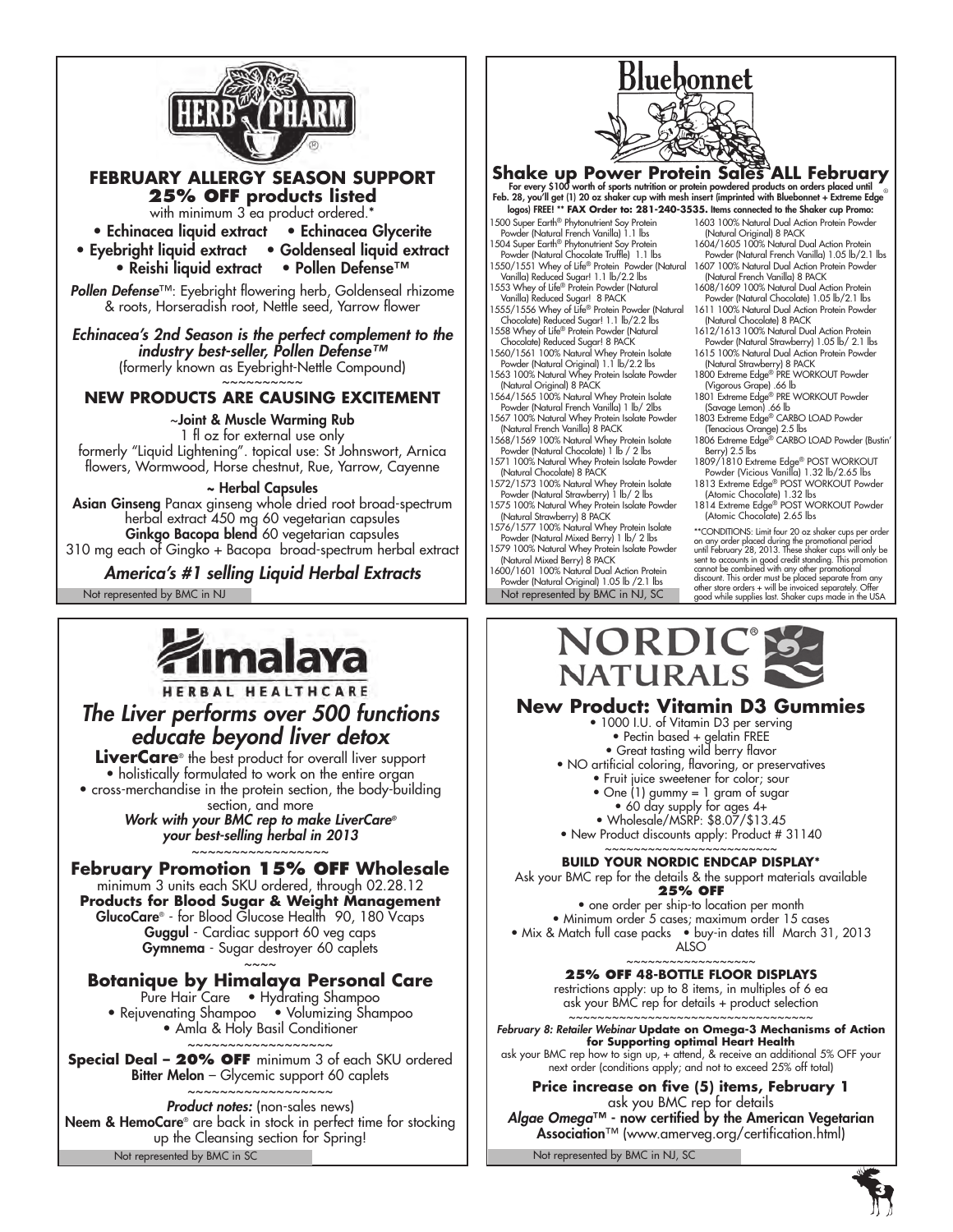

For the Lips **15% off Calendula Lip Balm POP 12-pack**

*www.calendulaskincare.com*



*February Promotions\** **15% OFF** mix & match 18 items total from: **Face & Body Lotion**   $4$  oz  $+$  16 oz

**Personal Gel** 4 oz

Whole leaf Aloe vera helps bring nutrition to the Skin, Face & whole Body, with this grapefruit-scented **Face & Body Lotion**. Formulated for all skin types in an emollient base of Lanolin, Avocado + Jojoba oils, this product is a moisturizer than can do it all—and is gentle enough for sensitive skin  $+$  for babies. A 4 oz size is indispensable for travel, and the economical 16 oz bottle will become your home moisturizing oasis!

**The Personal Gel Intimate Moisturizer** (4 oz) is clean + performs well. Silky & non-staining, this products brings moisture—and, with Organic Aloe Vera, Calendula, Allantoin, Vitamins A, E, D + Zinc, this product brings protection to sensitive skin naturally

\*discounts requested when ordering

*Whole Leaf Aloe Vera Juice Products*



tingle of an oncoming outbreak [\$21/\$34.99] Ask your BMC rep how to sign up for the wholesale website access:

**wellinhandwholesale.com** *Topically Applied Herbal Answers. Action Remedies®*

| <b>Beyond the Probiotic</b>                                              |
|--------------------------------------------------------------------------|
| Formula                                                                  |
| Dr Ohhira's Growing Product Line                                         |
| Dr. Ohhira has built on his early research &                             |
| continues to develop new products for complete                           |
| whole health. Reaching beyond probiotic                                  |
| support for the digestive tract, Dr. Ohhira's                            |
| Essential Living Oils and Propolis PLUS are now<br>available in the U.S. |
|                                                                          |
| Dr. Ohhira's Probiotics® (30-60 caps) Original                           |
| Formula<br>Dr. Ohhira's Probiotics® Sample Pack                          |
| (50 samples/100 caps)                                                    |
| <b>UPC</b>                                                               |
| Dr. Ohhira's Essential Living Oils™<br>121329                            |
| (60 capsules) * Vegan<br>121138<br>Dr. Ohhira's Propolis PLUS®           |
| (30 capsules)                                                            |
| Dr. Ohhira's Propolis PLUS®<br>121114                                    |
| (60 capsules)                                                            |
| 121121 Dr. Ohhira's Propolis PLUS®                                       |
| (120 capsules)<br>121107<br>Dr. Ohhira's Propolis PLUS <sup>®</sup> -    |
| Sample Pack (50 samples/100 caps)                                        |
| Along with these fine dietary supplements,                               |
| Dr. Ohhira has a growing list of probiotic skin                          |
| care products.                                                           |
| Dr. Ohhira's Probiotics Beauty Products                                  |
| 121411<br>Dr. Ohhira's Probiotic Kampuku<br>Beauty Bar™ (2.82 oz bar)    |
| 121435<br>Dr. Ohhira's Probiotic Magoroku                                |
| Skin Lotion™ (1.7 oz tube)                                               |

**C** Dr. Obbira's Probiotics

121459 Dr. Ohhira's Probiotic Hadayubi Lavender Moisturizer™ (1.01 oz jar)



*Finest Quality Hair, Body and* 

Valentine's Day 1

Your sign should loudly read: Nothing is a more intimate gift for the person you love than bath salts & oils, quality bath tools, and natural & organic massage oils

Bass Brushes: the industry's largest selection of top-quality bodycare tools + brushes

~~~~~~~~

# Valentine's Day 2 Bamboo Bass Brushes

Bamboo is an environmentally sound plant crop for Earth sustainability. With a rapid re-growth cycle and 25% higher yield than timber, it can be harvested with virtually no impact on the environment. Also, bamboo grows well in soil damaged by overgrazing or poor agricultural technique, making this

a truly green product. Your store should be the source for this beautiful hair brush of uncompromising craftsmanship

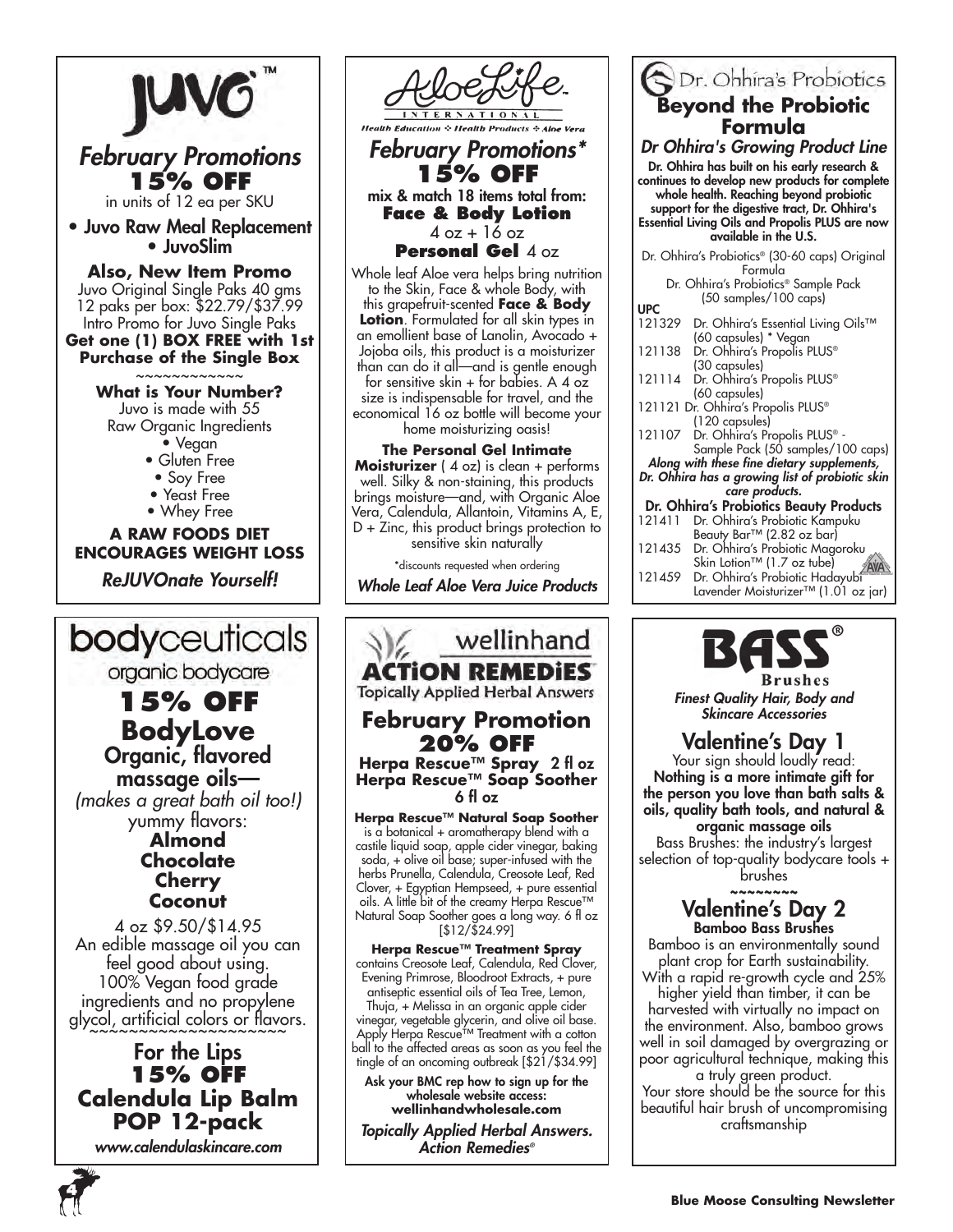

**HEALTH BASICS** CLINICALLY PROVEN IMMUNE SUPPORT *New Multi-Vitamin/Mineral for Kids With Wellmune WGP*® *for Immune Support* **Intro order + February Promotion 15% OFF** in units of 6 ea

*Keeping kids healthy & on the go just got easier with the new Immune Health Basics Children's Gummies with Wellmune WGP*®

- Kids will love the great tasting flavors + teddy bear shapes
- A safe, clinically proven way to support immune health daily without overstimulating the immune response\* 25 mg of Wellmune WGP per serving
- 60 ct \$10.77/MSRP \$17.95 • All natural, with no preservatives or
- artificial colors

• NO gluten, egg, milk or soy - a safe choice for those with food allergies • Researchers at leading universities + medical centers have shown that Wellmune WGP activates key white blood cells that

are part of the body's natural defenses.<sup>\*</sup> \* these statements have not been evaluated by the DFA



# *PREMIUM Lip Care Display Promotion* **Buy 3 Premium Displays, Get 1 Display FREE!**

(of equal or lesser value)

- USDA Organic Gold
- USDA Organic Hemp

• Vegan Bee Free

• Premium assortment **Display** 

*and all 4 displays above with the Eco Clips The Best Lip Balm for the World*

# **MushroomScience**®

*February Promotions* **Chaga Extract 90 Vcaps® Shiitake 90 Vcaps®** 

> **3 ea @ 10% OFF 6 ea @ 15% OFF 9 ea @ 20% OFF**

**Organic Chaga Mushroom**  (*Inonotus obliquus*) 400 mg hot water extract 15% polysaccharides 90 Vcaps**®** \$14.14/\$26.95

Antioxidant \* Immune Support

### **Organic Shitake Mushroom**

(*Lentinula edodes*) 300 mg hot water extract 15% polysaccharides 90 Vcaps**®** \$14.14/\$26.95 \* Immune Support \* Liver Health

*Setting the standard for quality in medicinal mushrooms since 1994!*



**Nurturing Naturally Since 1987** 

*February Promotions* **20% OFF Discount** *liquid or pellet complexes*

(quantity 6+ per SKU) • Fever~Infection (N004) • Sciatica~Nerve Care (N049)

• Vitality (N085)

• Pets Scoot Stopper (P011) ~~~~~~~~~~~~~~~~~~~~

**Have you looked into?** EssentiaLIFE, in collaboration with NEWTON Homeopathics, has introduced an innovative presentation of Homeopathy through its launch of **Remedy Water**®.

For over 200 years, Homeopathy has been delivered by coated or impregnated pellets dispensed from small vials, or in liquid form dispensed with a dropper. Now, Remedy Water® lends itself to wide-spread acceptance through its convenient & easy-to-use presentation. Each package includes one empty reusable BPA-free PET bottle, + Seven PowerCaps® filled with homeopathic pellets that dispense into the bottle. It is recommended that purified or filtered water be used. On-the-go water with the benefits of homeopathy! With descriptive product names such as CALM, NOBACCO, CONTROL, CLEANSE BOOST + EASE

(for muscle aches + pains), it is now easier for consumers to embrace the benefits of Homeopathy.

1987-2013 • 26 Years of Excellence

Not represented by BMC in NC, SC

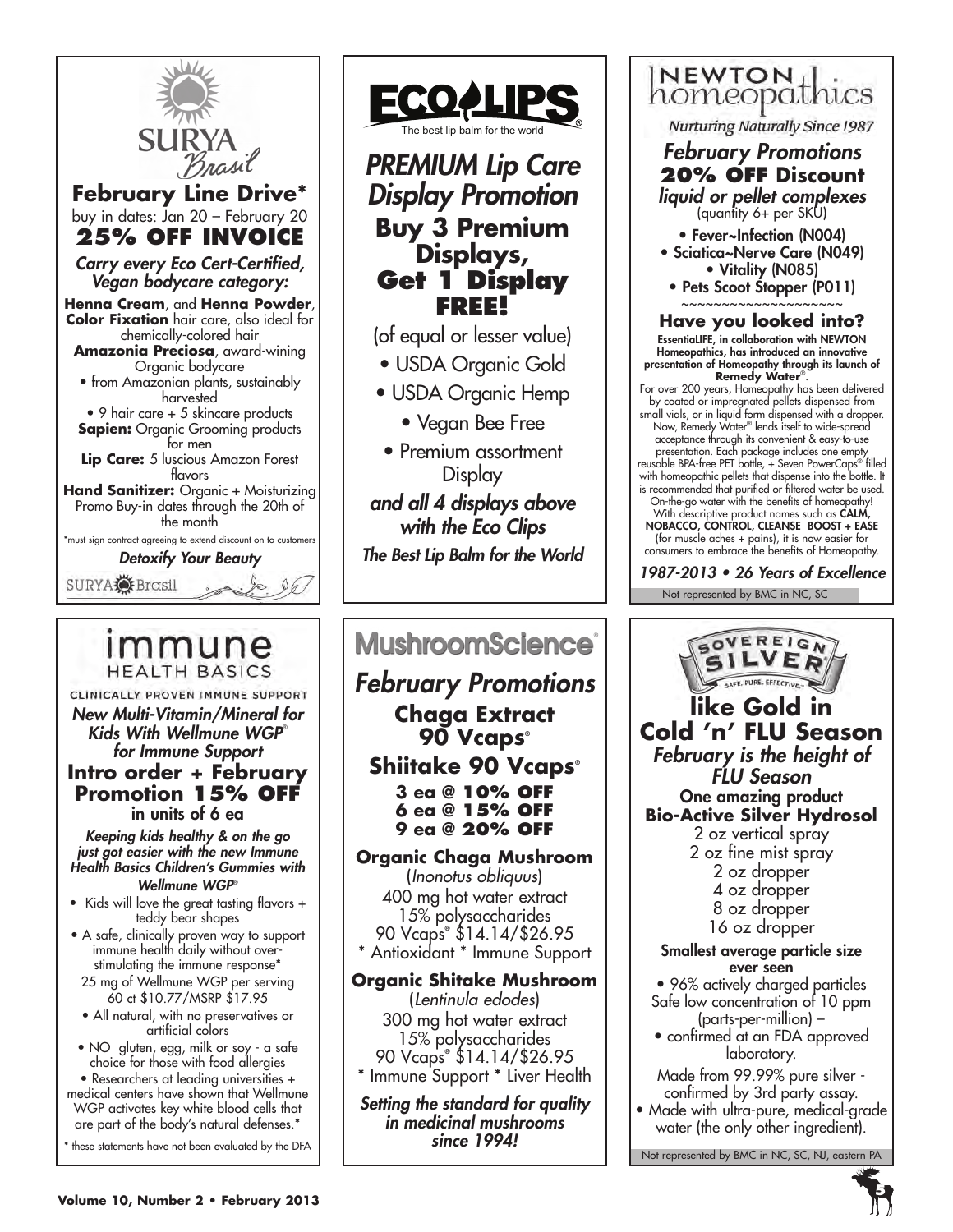#### **Vitamin D** *continued from page 2*

have introduced a delightfully tasty, natural wild berry flavored D3 Cholecalciferol from lanolin. *Vitamin D Gummies* are now a perfect complement to the child-friendly chewables from Nordic for daily nutritional support. What a fun way to get your multiple every day in the best-selling and delicious *Nordic Berries*, and then spice up the variety by rotating the Omega-3 essential with any of the four choices Nordic Naturals® now has for chewable Omega3s (*Omega-3 Gummies™; Omega-3 Gummy Worms™; Omega Fishies*™; and the new high-potency, sugar free *Omega-3 Jellies*™), and now—to round off the nutritional treats—*Vitamin D3 Gummies*.

The new Nordic D3 Gummies have the same superior 3rd Party testing for Purity and Freshness, and they are 1000 IU of Vitamin D3 per gummy. They are pectinbased and gelatin free, and with no artificial coloring, flavoring or preservatives as you would expect from Nordic Naturals® Quality.

This is an addition to the now distinct and impressive Nordic Naturals® selection of Vitamin D products. What better offering to your community than Bluebonnet's Ds sitting next to Nordic's  $Ds^2$ 

Nordic Naturals has another adult Vitamin D3 from Lanolin that I personally feel is a must for every shelf, and that is their first offering, the Nordic™ *Vitamin D3 in extra virgin olive oil*. Why? Well I am sure that you all are learning now that we should be cutting down our Omega-6s wherever possible, and most of the industry's Vitamin D3s are in a base of some vegetable oil (usually soybean oil): unnecessary Omega-6s. With Nordic's lanolin-based D3 in olive oil, you have that clear health differentiator that you can share with you customer, that will have them coming back to your store for your products again and again!

The product that Nordic Naturals® introduced in the 4th Quarter of last year may be the Vitamin D that makes the biggest splash! Nordic introduced the first *Vegan Vitamin D3* from lichen from a major brand in the United States, and the product became an instant best-seller. FINALLY, a way for Vegans to get appropriate dosages of vitamin D3 from sources that they can feel good about.

Since the product's launch, I have been investigating the story on lichens and what they are. I have been aided by my esteemed colleague, Kristina Phillips, in finding out some fascinating stuff!

Lichen is not a plant; lichen is the symbiotic relationship between a fungi and an algae. A partnership, a wedding.

This product mixes perfectly with the Algal oil Omega-3s, and should be the way that you market in bold style to the vegetarians and vegans in your community

**6**

that Omega-3s and Vitamin D are now available to them in your store! Lichen is a necessary life-bond between a fungi form and either a green or yellow algae or a cyanobacteria. They need each other. The fungi do not contain chlorophyll, but the algae do. The fungi live off of the food the alga produces from photosynthesis and the sun. The fungus provides a hospitable environment for the algae to grow, protecting it from drying out and making sure it does not get too much ultraviolet light. The algae could survive on its own without the fungi but it would not be able to live where it lives above ground unless it was a lichen; the fungus would not be able to survive without the food support the algae gives: yet, the relationship is not parasitic, but symbiotic, as both live in harmony and neither is destroying the other. Two life forms, living on the earth's surface, that have found a way to coexist, because they both need each other to survive. There are lessons to be learned from lichen!

And their survival is beautiful, and worldwide. Lichen only grow in certain climates and in certain conditions, but wherever those conditions are, the lichen can grow. However, if the environment is polluted, the lichen cannot survive: so the presence of lichen almost always means that the area is relatively pristine: lichen cannot grow in cities!



Lichen come in many colors and they usually live on rocks, and on the outside of trees—branches and trunks—because they need sunlight. They do not damage the trees they live on. We know of 15,000 species of lichen today. Lichen can live for decades or centuries, in every climate and through droughts: lichen can live in many places where other plants cannot. Lichen are very important for the natural ecosphere.

Animals understand the benefit of lichen, especially because lichen sop up moisture like sponges. Reindeer and caribou feed on something called "reindeer moss", which is a type of lichen (moss is not lichen though!). Humans have used lichen for many purposes in history, with lichen being used as dyes in Scandinavian cultures, to the use of lichen in some early antibiotics. Lichen are employed as indicators to illustrate situations of acidity in the environment.

Lichen, which is the cohabitation of fungi and algae, can provide a source of Vitamin D3!

The algae provides the photosynthesis present in a plant-based Vitamin D, and then when this product is irradiated it makes Vitamin D3.

Nordic Naturals® is bringing this new technology to the natural products industry, solving the concerns the Vegan community has had for decades. Their product's raw materials are derived from harvest in

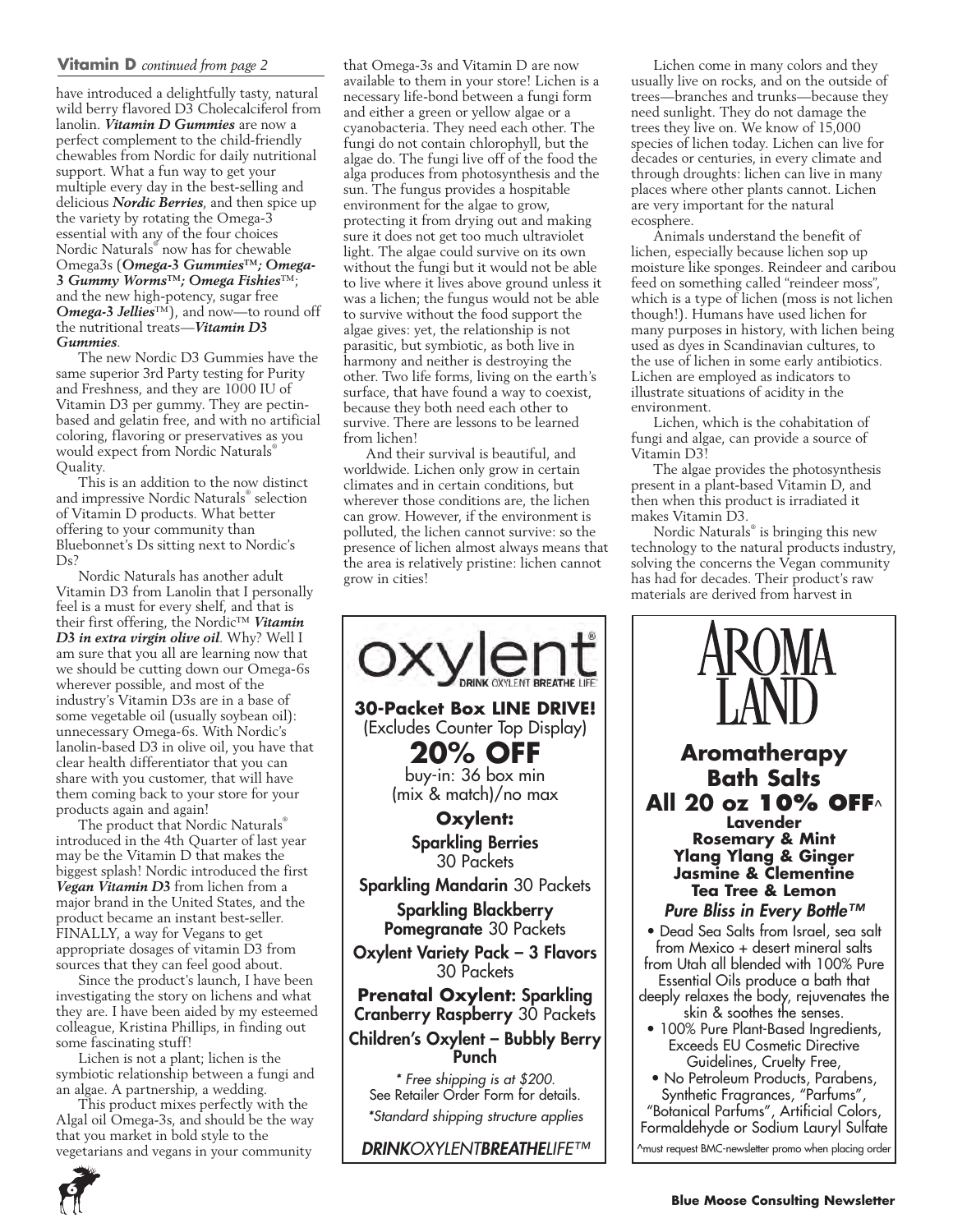Europe, and the product has the Vegan Society seal on the label to identify this product on the shelf (www.vegansociety. com). The Vegan Society is the oldest vegan society in the world (1944) located in Birmingham, U.K. This product is organic, non-GMO, hexane-free and is a plant-based liquid. The lichen is in a base of medium chain triglycerides from coconut, with natural apple flavor and Vitamin E d-alpha tocopherol acetate as a natural antioxidant. The product is gluten-free. One serving gives you 1000 IU of Vitamin D3 cholecalciferol. Exciting stuff! With a MSRP of \$21.95 for the 1 fl oz size glass bottle, this product is filled with amazing stories and valuable nutritional essentials.

**Oxylent** is another place to look for daily Vitamin D support. Their oxygenating effervescent multivitamin drink is not only becoming a best-seller, but their Adult products also provide a good serving of 1000 IU of lanolin-base Vitamin D3 per serving. The Prenatal and the Children's stix packs both have 800 IUs of Vitamin D per serving.

Vitamin D is becoming a staple in every quality product on the market. And now that we know that 2000-2500 IUs daily is a healthful consideration, then you can have

your Bluebonnet and Nordic morning routine and your incredible on-the-go Oxylent energy boost in the afternoon, and get Vitamin D in dosages that will keep the body healthy and vibrant all-year round.

So how small is your Vitamin D section to the big community needs that you have, and how many choices are you providing so that everyone will find it easy to take a sufficient daily supplement of the Sunshine Vitamin?

Start with Bluebonnet Nutrition. Their selection is complete and their loyalty to the industry is worth supporting! If a person feels comfortable with the traditional fish liver oil Vitamin D3, then Bluebonnet has 400, 1000, 2000 dosages options. Trusted sourcing as well. Prefer to recommend to them the lanolin-based options in Vcaps® , then Bluebonnet has you covered in a broad range—from 400, 1000, 2000 and 5000 IUs. All the lanolin-based products are Kof-K Kosher certified, and the dried powder capsules have no oil base. If a person has an aversion to pills; well, they still need their Vitamin D3, so Bluebonnet has an exceptionally-priced, lanolin-based *Liquid D3 Drops* in 400, 1000, and 2000 IU per serving dosages. These liquids are in a glass bottle, and in a base of medium chain

#### **"We Are health food people Teresa Hutson, BMC Sales Rep and Educator, Coastal Carolinas**



For me, it is all about balance, in life… Balance in how we live our lives, moment to moment, day to day. My journey has been one in which I have learned many lessons about balance, and about how important it is to my health and well-being. I grew up in East Tennessee, eating the typical southern cuisine, and with very little exposure to the world of nutrition… It was a time when my view didn't extend very far. In 1980 or so, my sister introduced me to my first vegetarian restaurant in North Hampton, MA. It was quite the eye-opening experience for me. I couldn't fathom why they would not have sugar on the table, much less no meat on the menu!

Five years later, I was purchasing my first vegetarian cookbook, "Diet for a Small Planet". I was in college, reading books on deep ecology, studying Emerson and Thoreau, and in a physics class with a professor telling us that we all had a little star dust in us… That was when some major pieces began to fall into place. It was the early stage in my awakening, and the beginnings of my awareness of how the way I live my life, affects all life. I remember the moment when the awareness dawned on me… I had chills… That was the moment that my life's Direction began to lead me to that of more selfawareness and holistic health.

In the years to follow, I stopped eating animal protein, began my spiritual awakening, and developed an interest in energy work. I began to frequent health food stores, sometimes to shop for food but, more often than not, because of the energy of the stores. I still hadn't learned about all the ways that I could make more conscious choices as a consumer, so I was still shopping in the mainstream. In the mid-90's, I got my first job in a health food store. It was a place where I was exposed to new thought, new foods, and for the first time, supplementation. It was the early stage in a budding interest in the use of vitamins and medicinal herbs.

Since that first experience in a health food store, I have continued to learn more and more about ways that we can help bring balance to our lives through food, supplementation, self-care and emotional healing. Over the years I have experienced the miraculous benefits of taking the right supplements for my body's needs. I have felt deep shifts within myself as a result of deep heart-work. I have come to a place where I recognize that this is not a life-style "choice"… It is simply, my Life!

Prior to joining Blue Moose Consulting, I spent 7 1/2 years in the wellness department of a Co-op. It was a rich and sometimes challenging experience. Always learning, always serving the customer to the best of my abilities, I realized that for me it was a way to help others. Through helping the customer to make choices in which he/she could help themselves, it became a very fulfilling experience. I learned that education is key, for the customer. Education is key, in this business. In this time, it is up to each person to learn what they can about the choices they have, regarding supplementation and holistic healing. In that co-op, I came face-to-face with what I value so dearly. Education and understanding clearly, that I have choices when it comes to my health. I bring this passion and commitment to my work as one of the new members of the Blue Moose Team. To be a part of a brokerage that considers education of its Representatives and Retailers to be paramount is such an honor… I am so very grateful to be a part of the Blue Moose Consulting Team… I look forward to all that 2013 will bring!

triglycerides and a hint of the essential oils lemon and orange, and that is all!

Prefer chewables? Bluebonnet has the cleanest, Kosher D3 chewables on the market. Their *Earthsweet® Chewable Vitamin D3s* are gluten free, a natural raspberry flavor (less than 0.3 grams of sugar per serving) but the sweetener is their proprietary fruit-juice antioxidant sweetener called Earthsweet® which contains juice concentrates of wild blueberry, cranberry, prune, cherry, strawberry, grape, raspberry and bilberry fruits, and grape seed, raspberry seed extracts; tempered with a little cane crystals. Dosages for every consumer preference: 400, 1000, 2000 IUs—and for the little ones, the *Super Earth® Rainforest Animalz® D3*. The box has a story about both the rainforest and nutrition from Tony the Toucan, and there is a temporary tattoo inside to help the child be excited about daily healthy nutrition.

Keep the shelf strong with the Nordic lanolin D3 caps in an olive oil base (for people who prefer a non-fish softgel option), and the new vegan liquid D3 from lichen. The new Vitamin D3 Gummies can and should be cross-merchandized in the adult section (we have been known to crave a little something sweet; and who wouldn't like a wild berry once a day). Add to the children's section. Bluebonnet's Liquid D 400 and their Rainforest Animalz® will bring choice to the Mom trying to get finicky children to enjoy being healthy. Kids set? Yes, that Children's Oxylent will bring 800 IUs per serving to the fun of a bubbly berry Punch flavored, and sugar free, effervescent. We should be about choices, and with the Blue Moose Consulting options, you should be able to fill your shelves with non-competing, superiorquality options for every customer.

In late 2011, the news was that over 70% of all Americans are nutritionally Vitamin D deficient. We can go beyond that, and know that if people have enough Vitamin D in their bodies, that they will be stronger in body with a better functioning immune system and they will have the preventative health care strategies in place to keep them healthier—and less unhappy—for years to some.

You have come a long way, Vitamin D: your time is now here! ❂

^all credit for this history of Vitamin D goes to an excellent article written by George Wolf (Department of Nutritional Sciences and Toxicology, University of California, Berkeley retinol@nature.berkeley.edu) "The Discovery of Vitamin D: The Contribution of Adolf Windaus<sup>1</sup>

*J. Nutr. June 1, 2004 vol. 134 no. 6 1299-1302* \*\* these Statements have not been evaluated by the FDA

\*\*\* Bluebonnet does sell fish oil Vitamin D as a standalone, and two (2) products—both in softgel—(# 150 + 152) Multi-Vita™ softgels and (# 702 + 704) Calcium 1200 mg PLUS VIT D3 softgels are the only other products in the line where the Vit D3 source is fish liver oil and not lanolin.